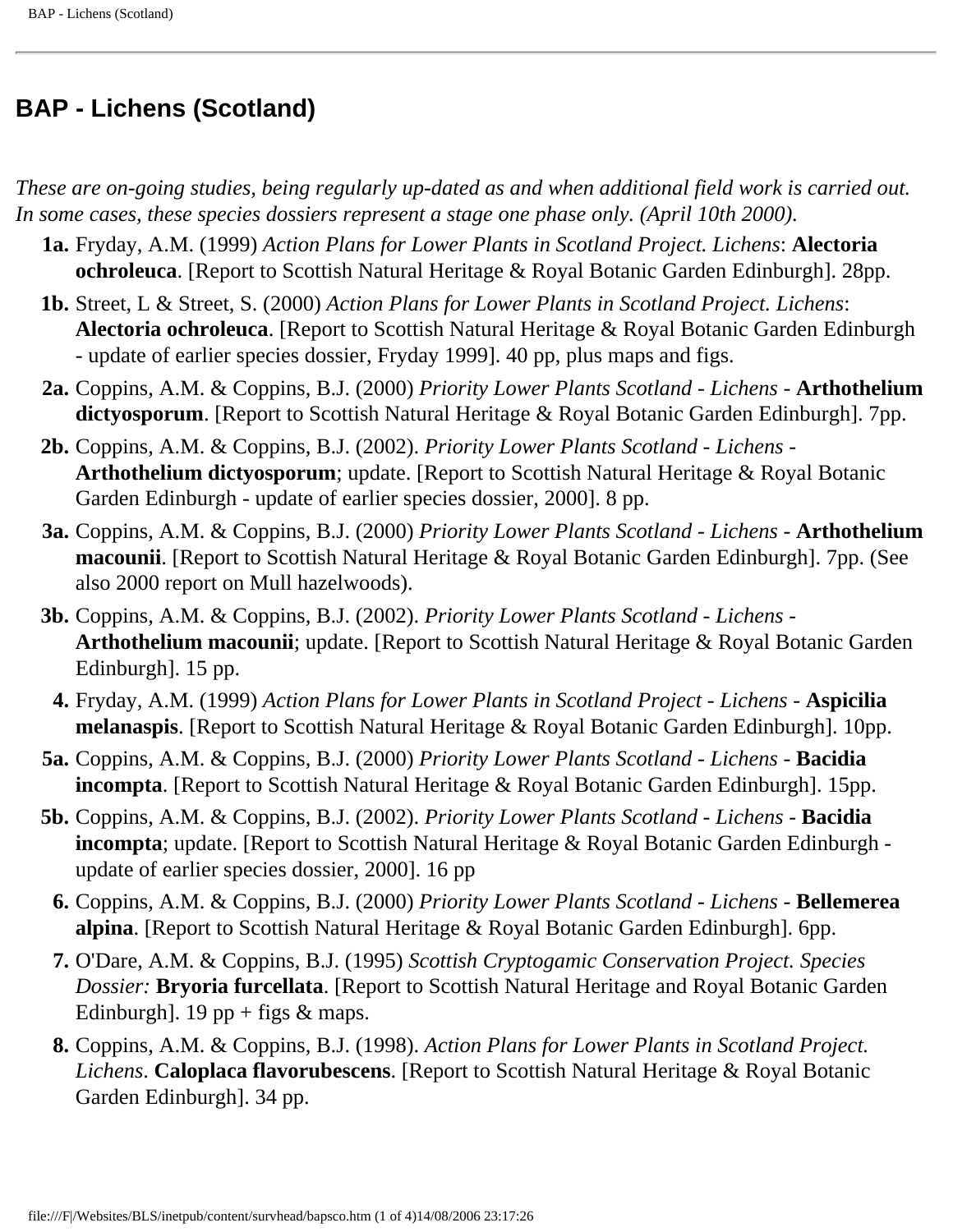- **9.** Coppins, A.M. & Coppins, B.J. (1998). *Action Plans for Lower Plants in Scotland Project. Lichens*. **Caloplaca luteoalba**. [Report for Scottish Natural Heritage & Royal Botanic Garden Edinburgh]. 34 pp.
- **10a.** Fryday, A.M. & Coppins, B.J. (1999) *Scottish Cryptogamic Conservation Project. Species Dossier:* **Caloplaca nivalis**. [Report for Scottish Natural Heritage & Royal Botanic Garden Edinburgh]. 14pp.
- **10b.** Giavarini, V.J. (2001). *Priority Lower Plants Scotland Lichens* **Caloplaca nivalis** *on Ben Lawers NNR*. [Report to Scottish Natural Heritage & Royal Botanic Garden Edinburgh]. 8 pp.
	- **11.** O'Dare, A.M. & Coppins, B.J. (1995) *Scottish Cryptogamic Conservation Project. Species Dossier:* **Catapyrenium psoromoides**. [Report to Scottish Natural Heritage and Royal Botanic Garden Edinburgh. 12 pp + figs & maps. (see also Milton Wood, Perthshire).
	- **12.** Coppins, A.M. & Coppins, B.J. (2000) *Priority Lower Plants Scotland Lichens* **Catillaria aphana**. [Report to Scottish Natural Heritage & Royal Botanic Garden Edinburgh]. 5pp.
	- **13.** Fryday, A.M. (1999) *Action Plans for Lower Plants in Scotland Project Lichens* **Catolechia wahlenbergii**. [Report to Scottish Natural Heritage & Royal Botanic Garden Edinburgh]. 20pp.
- **14a.** Coppins, A.M. & Coppins, B.J. (1998). *Action Plans for Lower Plants in Scotland Project. Lichens*. **Cladonia botrytes**. [Report to Scottish Natural Heritage & Royal Botanic Garden Edinburgh]. 24 pp.
- **14b.** Coppins, A.M. & Coppins, B.J. (2000) *Kindrogan Wood Monitoring of* **Cladonia botrytes**. [Report to Scottish Natural Heritage & Royal Botanic Garden Edinburgh]. 7 pp. + data sheets, figs and photographs. Monitoring of 19 pine stumps with *C. botrytes* in 1999 & 2000.
- **14c.** Street, S. (1998). **Cladonia botrytes** *Pilot study in Badenoch and Strathspey*. [Report to Scottish Natural Heritage]. 27 pp., incl. maps & Figs. *C. botrytes* located on 16 stumps at 4 of the 17 sample sites.
- **15a.** Coppins, A.M. & Coppins, B.J. (2000) *Priority Lower Plants Scotland Lichens* **Cladonia peziziformis** . [Report to Scottish Natural Heritage & Royal Botanic Garden Edinburgh]. 9pp.
- **15b.** Coppins, A.M. & Coppins, B.J. (2002). *Priority Lower Plants Scotland Lichens* **Cladonia peziziformis**; update. [Report to Scottish Natural Heritage & Royal Botanic Garden Edinburgh update of earlier species dossier, 2000]. 13 pp.
- **16.** Fryday, A.M. (1999) *Action Plans for Lower Plants in Scotland Project Lichens* **Cladonia stricta**. [Report to Scottish Natural Heritage & Royal Botanic Garden Edinburgh]. 1pp. + figs. & maps. [**NB**: Now called *Cladonia trassii*].
- **17a.** Giavarini, V.J. (2001). *Priority Lower Plant Surveys in Scotland:* **Collema dichotomum** *on the River Tweed*. [Report for Scottish Natural Heritage.]. 22 pp. + maps & Figs.
- **17b.** O'Dare, A.M. & Coppins, B.J. (1995) *Scottish Cryptogamic Conservation Project. Species Dossier:* **Collema dichotomum**. [Report to Scottish Natural Heritage and Royal Botanic Garden Edinburgh]. 33 pp + figs & maps. (see also Craighall, Perthshire).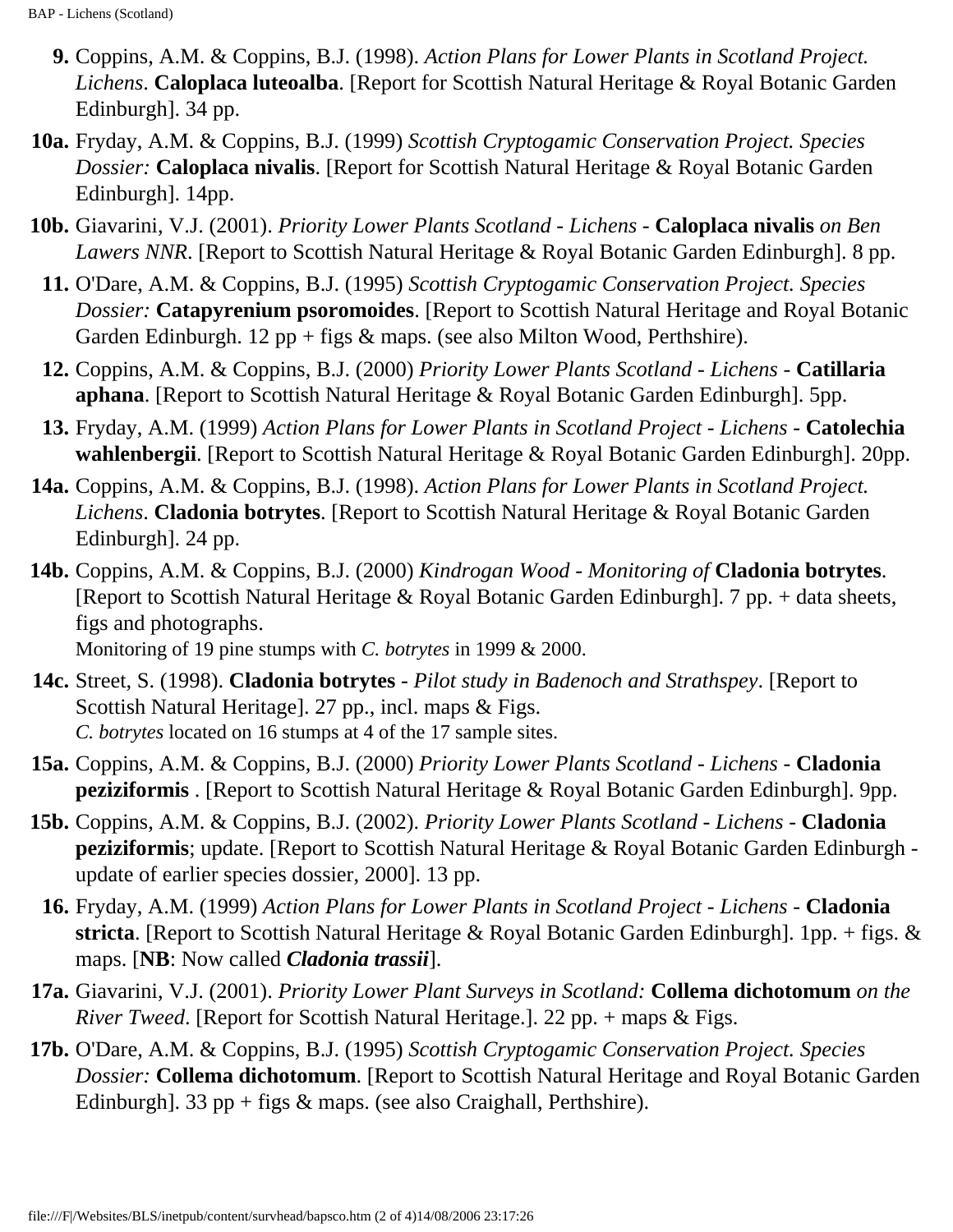- **18a.** Coppins, A.M. & Coppins, B.J. (1997). *Action Plans for Lower Plants in Scotland Project. Lichens*. **Graphis alboscripta**. [Report to Scottish Natural Heritage & Royal Botanic Garden Edinburgh]. 16 pp. (See also Inverpolly, Wester Ross, & Ballachuan, Argyllshire, & update of species dossier 2000).
- **18b.** Coppins, A.M. & Coppins, B.J. (2000). *Priority Lower Plants Scotland Lichens -* **Graphis alboscripta**. [Report to Scottish Natural Heritage & Royal Botanic Garden Edinburgh - update of earlier species dossier, 1997]. 37 pp.  $+$  maps  $&$  Figs.
- **18c.** Coppins, A.M. & Coppins, B.J. (2002). *Priority Lower Plants Scotland Lichens -* **Graphis alboscripta**; update [Report to Scottish Natural Heritage & Royal Botanic Garden Edinburgh update of earlier species dossiers, 1997, 2000]. 36 pp. + maps & figs.
- **19a.** O'Dare, A.M. & Coppins, B.J. (1995) *Scottish Cryptogamic Conservation Project. Species Dossier:* **Gyalecta ulmi**. [Report to Scottish Natural Heritage and Royal Botanic Garden Edinburgh. 33 pp + figs  $&$  maps.
- **19b.** Coppins, A.M. & Coppins, B.J. (2000). *Scottish Cryptogamic Conservation Project. Species Dossier:* **Gyalecta ulmi**. [Report to Scottish Natural Heritage and Royal Botanic Garden Edinburgh. 36 pp + figs & maps. (See also Craighall, Perthshire, Den of Airlie, Angus, and Creag Clunie & the Lion's Face, Aberdeenshire). Update of 1995 dossier.
	- **20.** Coppins, A.M. & Coppins, B.J. (2000) *Priority Lower Plants Scotland Lichens* **Gyalideopsis scotica**. [Report to Scottish Natural Heritage & Royal Botanic Garden Edinburgh]. 6pp.
	- **21.** Coppins, A.M. & Coppins, B.J. (2000) *Priority Lower Plants Scotland Lichens* **Halecania rhypodiza**. [Report to Scottish Natural Heritage & Royal Botanic Garden Edinburgh]. 6pp.
	- **22.** Fryday, A.M. (1999) *Action Plans for Lower Plants in Scotland Project Lichens* **Lecanora achariana**. [Report to Scottish Natural Heritage & Royal Botanic Garden Edinburgh]. 10pp. (See also Giavarini *et al*. (999), Loch Maree Islands, West Ross).
	- **23.** Coppins, A.M. & Coppins, B.J. (1998). *Action Plans for Lower Plants in Scotland Project. Lichens*. **Leptogium saturninum**. [Report to Scottish Natural Heritage & Royal Botanic Garden Edinburgh]. 32 pp. (See also Rassal Ashwood, Wester Ross).
- **24a.** Fryday, A.M. (1995) *Scottish Cryptogamic Conservation Project. Species Dossier*: **Nephroma arcticum**. [Report to Scottish Natural Heritage & Royal Botanic Garden Edinburgh]. 14pp + figs. & maps.
- **24b.** Fryday, A. M. (1992). *The lichen flora of a fucoid-bed outcrop on Beinn Eighe (including monitoring of* **Nephroma arcticum** *colonies)*. [Report to Nature Conservancy Council for Scotland, Inverness]. 31 pp. Nine permanent quadrats established. Total taxa recorded 110.
- **24c.** Fryday, A. M. (1998). *Resurvey of* **Nephroma arcticum** *population on Ruadh-stac Beag, Beinn Eighe NNR, West Ross*. [Report to Scottish Natural Heritage, Kinlochewe]. 28 pp.
- **25a.** Coppins, A.M. & Coppins, B.J. (2000) *Priority Lower Plants Scotland Lichens* **Opegrapha fumosa**. [Report to Scottish Natural Heritage & Royal Botanic Garden Edinburgh]. 4pp.